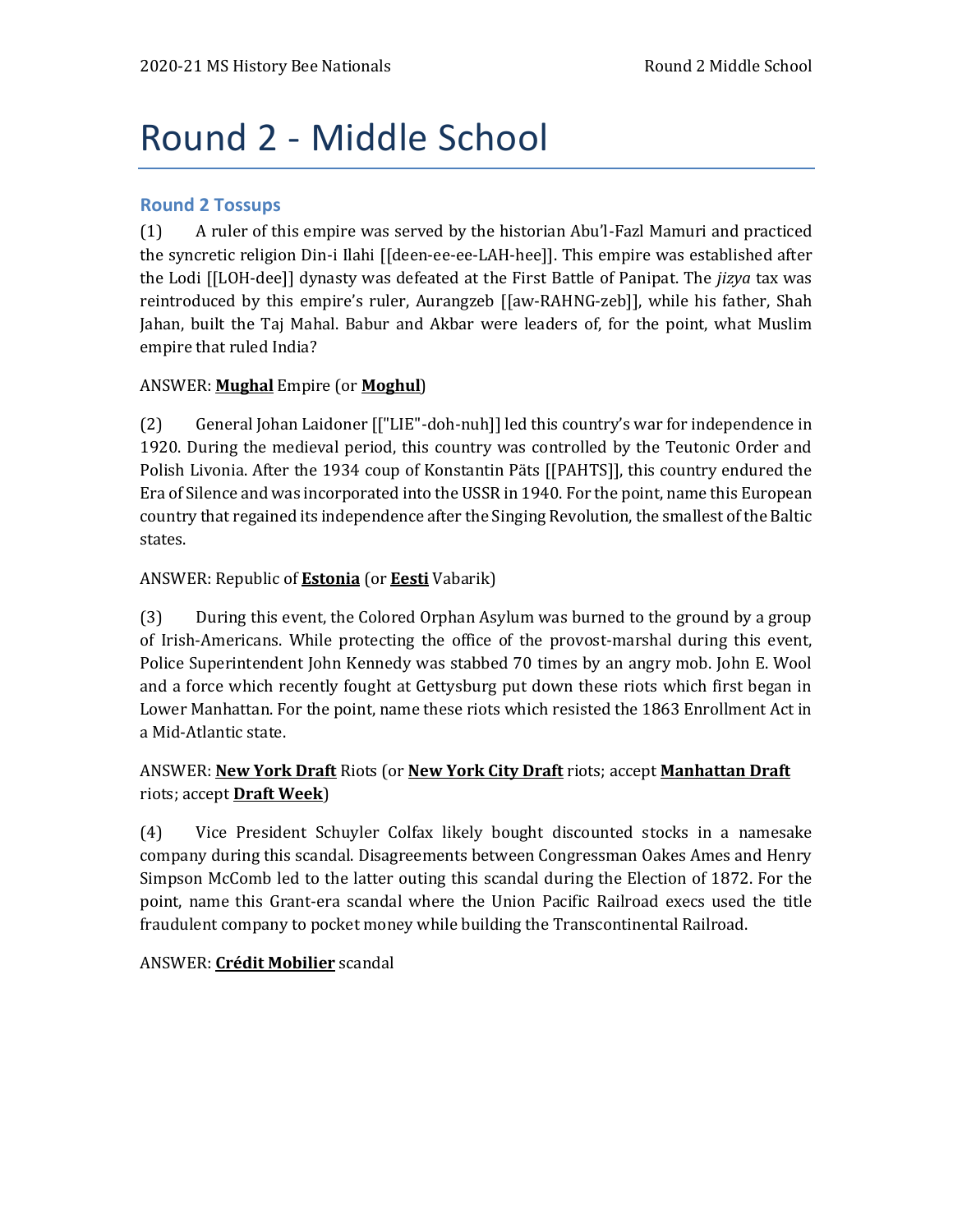(5) This author's failing marriage is fictionalized in *Save Me the Waltz*, a novel written by his wife. Princeton student Amory Blaine descends into alcoholism in this author's novel examining American youth after World War One, *This Side of Paradise*. One novel by this author may have been inspired by the Hall-Mills murder case and features a wealthy bootlegger who throws lavish parties at his West Egg mansion. For the point, name this author of *The Great Gatsby*.

# ANSWER: F. Scott **Fitzgerald** (or Francis Scott Key **Fitzgerald**)

(6) To join this man's military retinue, American adventurer Homer Lea falsely claimed descent from a Confederate general. While in exile in Japan, this man organized arms to be sent to the Philippines to fight the Americans. This man, whose government came to power after the Xinhai [[SHIN-HAI]] Revolution, signed an agreement with Adolphe Joffe [[YAHfuh]] to work with the Chinese Communists. For the point, name this first provisional president of the Republic of China.

ANSWER: **Sun** Yat-sen (or **Sun** Yixian; accept **Sun** Deming; or **Sun** Tak-ming; accept **Sun** Dixiang; or **Sun** Tai-tseung; accept **Sun** Wen; accept **Zaizhi**; accept **Nakayama** Sho; accept **Sun** Zhongshan Xianzhang; or Doctor **Sun**; accept **Guofu**)

(7) Due to a defeat against this leader at Lycus [[LY-kus]], Mithridates [[mith-rih-DAHtehs]] VI attempted to kill himself with poison, though he was immune. This general defeated Marcus Perperna to end the Sertorian War. This man, who divorced his political opponent's daughter Julia, later lost to that dictator at the Battle of Pharsalus. For the point, name this "Great" member of the First Triumvirate who lost the Civil War to Julius Caesar.

## ANSWER: **Pompey** the Great (or Gnaeus **Pompeius** Magnus)

(8) This woman was falsely accused of feeding poisoned blackberries to her employer Elijah Pierson. Frances Dana Barker Gage held a convention in Akron, Ohio where this mother of thirteen children asked for a "pint" of intellect. In that 1851 speech, this woman claimed she could "do as much work as any man." For the point, name this African-American woman who gave the "Ain't I a woman?" speech.

## ANSWER: Sojourner **Truth** (or Isabella **Baumfree**)

(9) Cosmonauts from the Soyuz 4 and 5 missions were injured while riding in a motorcade with this politician during an assassination attempt by army deserter Viktor Ilyin. In a speech to the Polish Workers' Party, this leader outlined his namesake "Doctrine," which was used to retroactively justify the crushing of Prague Spring. For the point, name this successor to Nikita Khrushchev, the General Secretary of the Soviet Union from 1964 to 1982.

## ANSWER: Leonid **Brezhnev**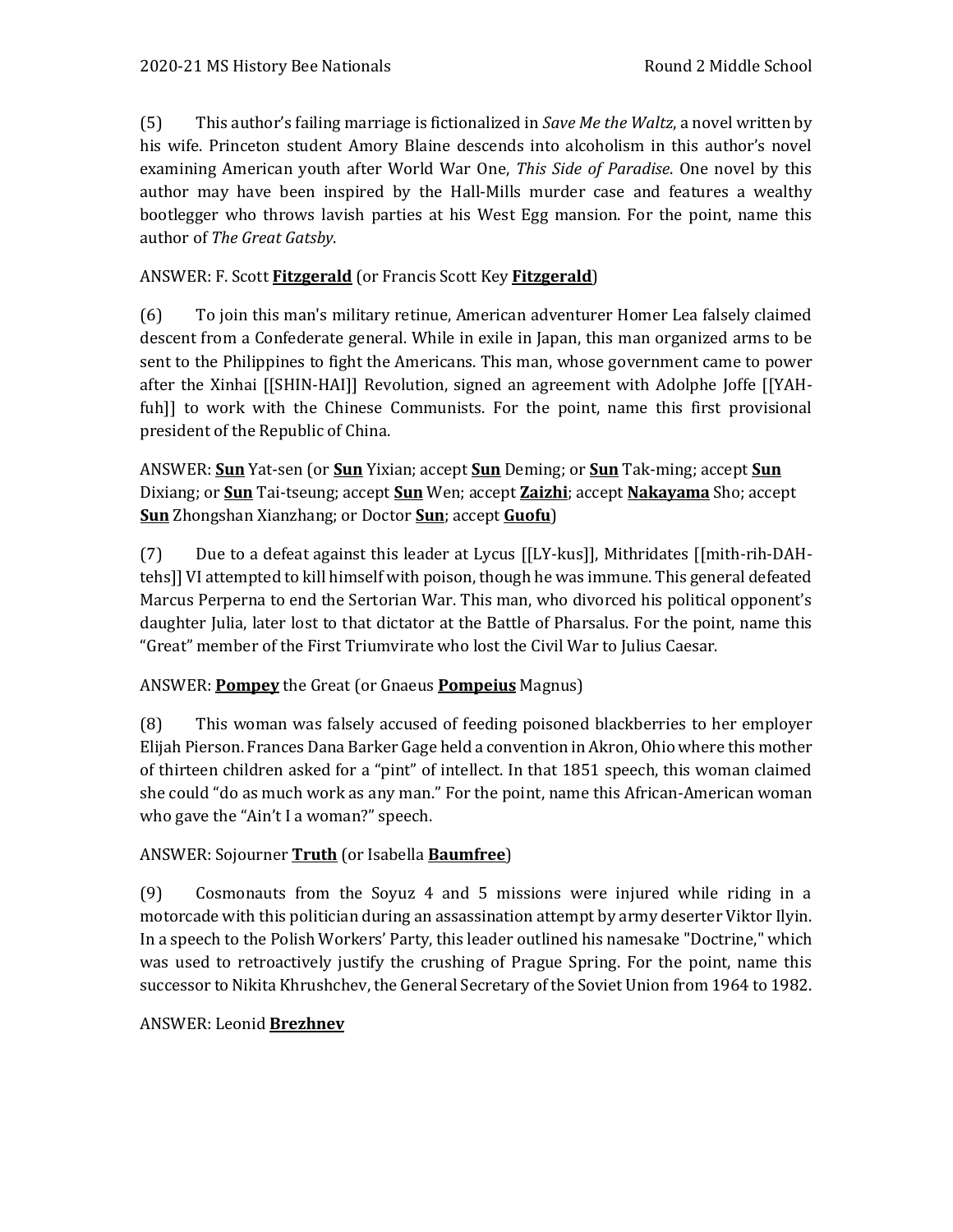(10) Once described as "an incredible person who certainly is not mad," this man's brigade was sent to quell the Mau Mau Uprising in Kenya by the British Colonial Army. This leader declared himself "Conqueror of the British Empire" and uncrowned "King of Scotland" after his military coup and assumption of the presidency in 1971. This man's regime was toppled by the forces of neighboring Tanzania in 1979. For the point, name this brutal dictator of Uganda.

## ANSWER: Idi **Amin** Dada Oumee

(11) Guy of Lusignan [[loo-seh-NYAN]] and his Crusader army's lack of access to this lake led to his defeat by Saladin at the Battle of Hattin. The 2nd Century CE banning of the Jews from Jerusalem led to the Jewish center of culture shifting to Tiberias, a city founded by Herod Antipas on this lake. Jesus legendarily recruited many of his apostles on, for the point, which body of water fed by the River Jordan?

## ANSWER: Sea of **Galilee** (accept Lake **Kinneret**h; accept Lake **Tiberias** before mention)

(12) In this election year, Eugene V. Debs ran the first of his five campaigns for U.S. president. During this election year, Democrats formed the Fusionist platform, which pushed a William Jennings Bryan ticket for a second consecutive time. The winner of the U.S. presidential race in this year was killed in Buffalo, New York by anarchist Leon Czolgosz [[SHOHL-gohsh]]. For the point, name this turn-of-the-century election year which began the second term of William McKinley.

## ANSWER: **1900**

(13) Pope Pius II viewed an object made by this person that is one of the most famous *incunabula* and was likely made of vellum. This person created a "42-line" version of the Vulgate using a device he invented in the city of Mainz. This man produced a set of Bibles, less than fifty of which still exist, using movable type. For the point, name this German inventor who introduced the printing press to Europe.

## ANSWER: Johannes **Gutenberg** (accept **Gutenberg** Bible)

(14) The president of this institution declared "cast down your bucket where you are" in the "Atlanta Compromise." In a highly unethical study affiliated with this institution over forty years, 399 Black men with syphilis were left untreated. Units of African-American pilots in World War Two were known as this place's "Airmen." For the point, name this historically Black Alabama private university founded by Booker T. Washington.

ANSWER: **Tuskegee** University (accept **Tuskegee** Institute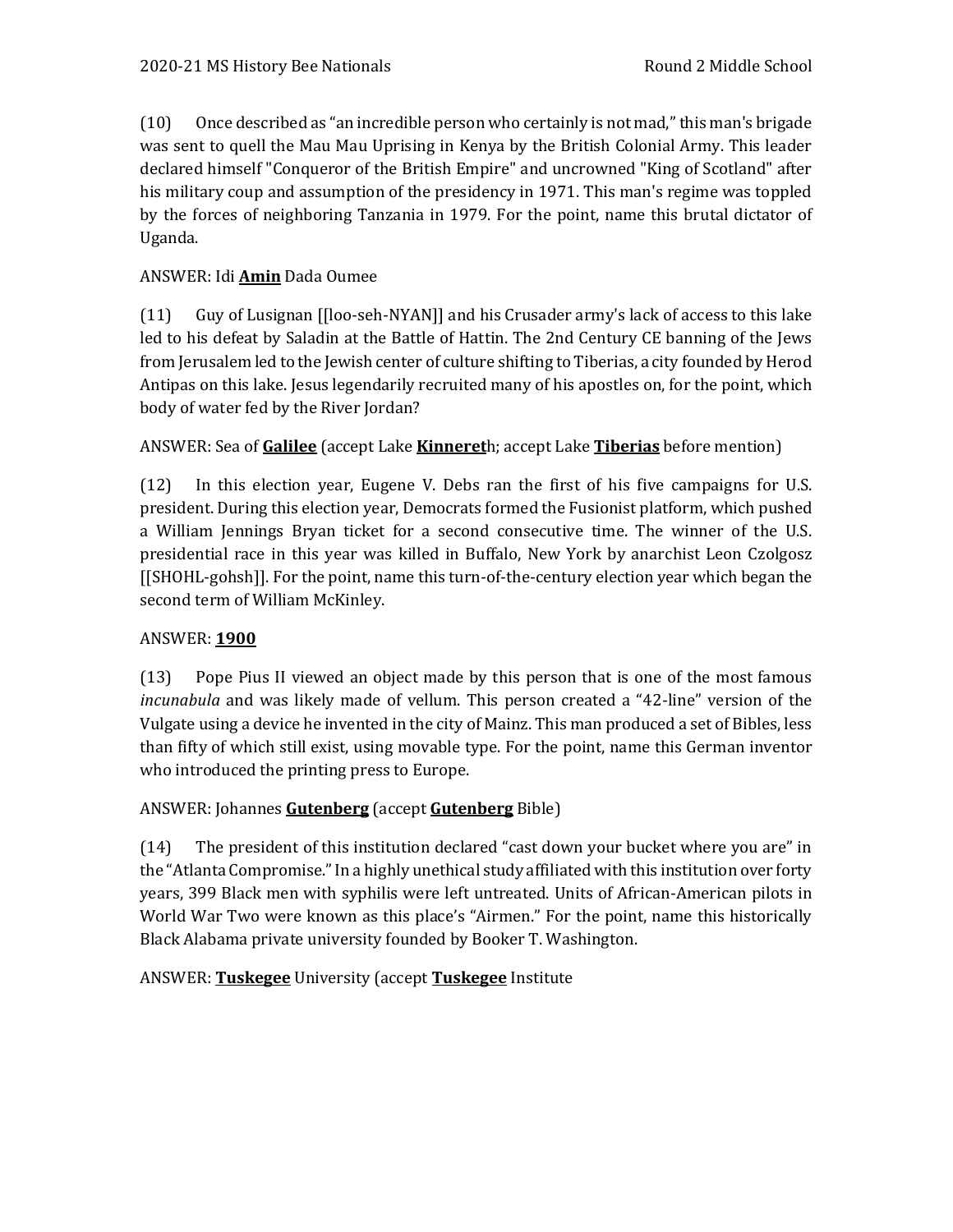(15) While preparing to run for president, this man made an appearance with Cesar Chavez in support of striking agricultural workers. This man rose to prominence as chief counsel to the Senate Labor Rackets Committee for his questioning of Jimmy Hoffa. This politician was assassinated by the Palestinian nationalist Sirhan Sirhan. For the point, name this American politician, who was appointed Attorney General by his older brother, John Fitzgerald.

# ANSWER: **R**obert **Kennedy** (accept **B**obby **Kennedy**; or **R**obert F. **Kennedy**; or **RFK**; prompt on "Kennedy")

(16) To combat this disease, Sidney Farber established The Jimmy Fund, an effort which was chronicled in Siddhartha Mukherjee's [[MUH-ker-jees]] book *The Emperor of All Maladies*. An immortal cell line was taken without the consent of a Black woman dying of this disease named Henrietta Lacks. Victims of varieties of this disease have included Susan G. Komen and Alex Trebek. For the point, pink ribbons help raise awareness of a variety of what group of diseases?

# ANSWER: **Cancer**s (accept Cervical **Cancer**, Breast **Cancer**, or Pancreatic **Cancer**)

(17) Under the false last name of Hamilton, this man and his mother Hortense lived in the Hotel du Holland during the "July Monarchy." This leader defeated Louis-Eugène Cavaignac [[kah-vayn-YAHK]] in the first national elections held in France. This leader's capture at the Battle of Sedan ushered in the fall of his government and the beginning of the Third Republic. For the point, name this leader of the Second French Empire, the nephew of the first Bonaparte emperor.

# ANSWER: **Napoleon III** (accept Charles **Louis Napoléon** Bonaparte; prompt on "Napoleon")

(18) These people built pa forts on terraced hills, on which they fought the Musket Wars. One of these people, Winston Peters, was in a coalition government with his country's Labour Party. In 2020, that Labour Party campaigned on making this people's celebration of Matariki a public holiday, a move supported by Jacinda Ardern. For the point, name this ethnic group that signed the Treaty of Waitangi with the British, the native people of New Zealand.

# ANSWER: **Maori** people

(19) This composer's works were played on the Moog [[MOHG]] synthesizer on a Grammywinning 1968 Wendy Carlos album. This composer included most of his *French Suites* in two notebooks for his wife, Anna Magdalena. This composer's choral works include his *Mass in B Minor*, *St. Matthew Passion*, and hundreds of cantatas. For the point, name this Baroque composer who had twenty children and wrote the *Brandenburg Concertos*.

ANSWER: Johann Sebastian "J.S." **Bach**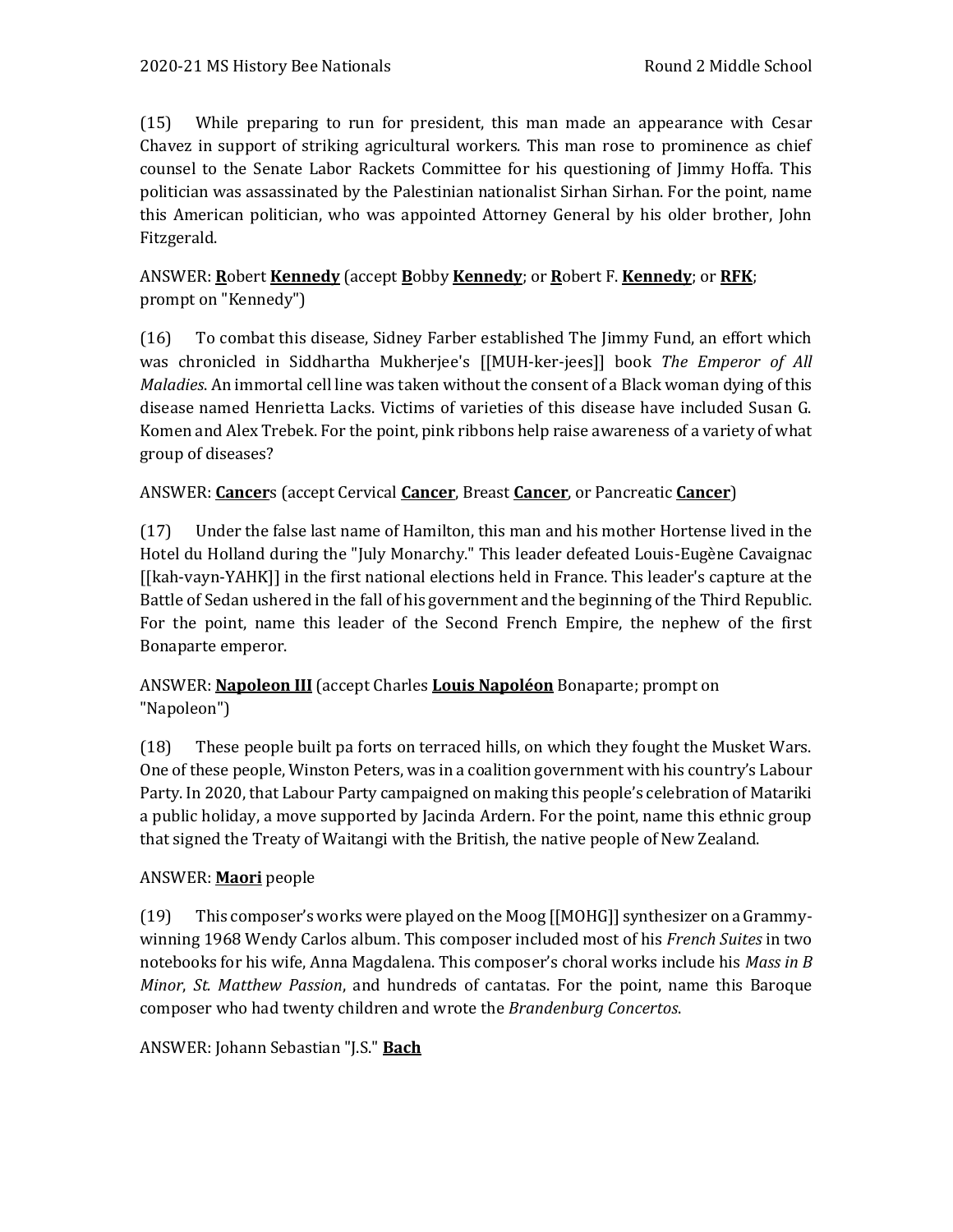(20) A resident of this town named John Hathorne was nicknamed the "Hanging Judge," and his descendants included the author, Nathaniel Hawthorne. Tituba [[TIH-tyoo-buh]] was a slave in this town, where Giles Corey requested "more weight" as he was crushed to death. In this town, the testimony of young girls led to 200 people being accused of practicing magic. For the point, name this Massachusetts town which held a series of "witch trials."

# ANSWER: **Salem**, Massachusetts (accept **Salem** Witch Trials)

(21) Upon his death, this general's commander stated "I have lost my right arm." This man's forces notably held control of Matthew's Hill, earning this general's nickname. This general arrived late to the Seven Days Battle, causing Robert E. Lee to be unable to pin down the Union army at the Battle of Glendale. This man was killed by friendly fire at the Battle of Chancellorsville. For the point, name this Confederate general, nicknamed "Stonewall."

## ANSWER: Thomas "Stonewall" **Jackson**

(22) A five-year-old boy from this country is the primary subject of a Pulitzer Prizewinning photograph which shows a federal agent pointing a gun at that boy in a closet. The "wet foot, dry foot" policy applied to immigrants from this country, who emigrated to the U.S. in the Mariel Boatlift. Brigade 2506 was trained by the CIA to overthrow this country's leader in 1961. For the point, the Bay of Pigs invasion targeted what country's leader, Fidel Castro?

## ANSWER: Republic of **Cuba** (or República de **Cuba**)

(23) The push to replace a national leader with Gabriele D'Annunzio led to the disbandment of this organization's predecessor, the *Squadrismo*. Rodolfo Graziani empowered this military force to perpetrate the Addis Ababa massacre, eliminating Ethiopian intelligentsia. Italo Balbo organized this group's March on Rome under the leadership of Benito Mussolini. For the point, name this paramilitary wing of the Italian Fascist Party.

## ANSWER: **Blackshirt**s (or **Camicie Nere**; accept **Voluntary Militia for National Security**; or **Milizia Volontaria per la Sicurezza Nazionale**; accept **MVSN**)

(24) In 2002, this city's Ajyad Fortress was demolished to make room for the world's tallest clock tower. Forces from this city's Quraysh tribe were defeated by the Sahabah at the Battle of Badr. In the Night Journey, a religious figure fled from this city to Medina. The incredibly wealthy Mansa Musa made a lavish pilgrimage to this city, called the *hajj*. For the point, name this Saudi Arabian city, the holiest in Islam.

## ANSWER: **Mecca** (or **Makkah** al-Mukarramah; accept **Bakkah**; accept **Umm al-Qura**)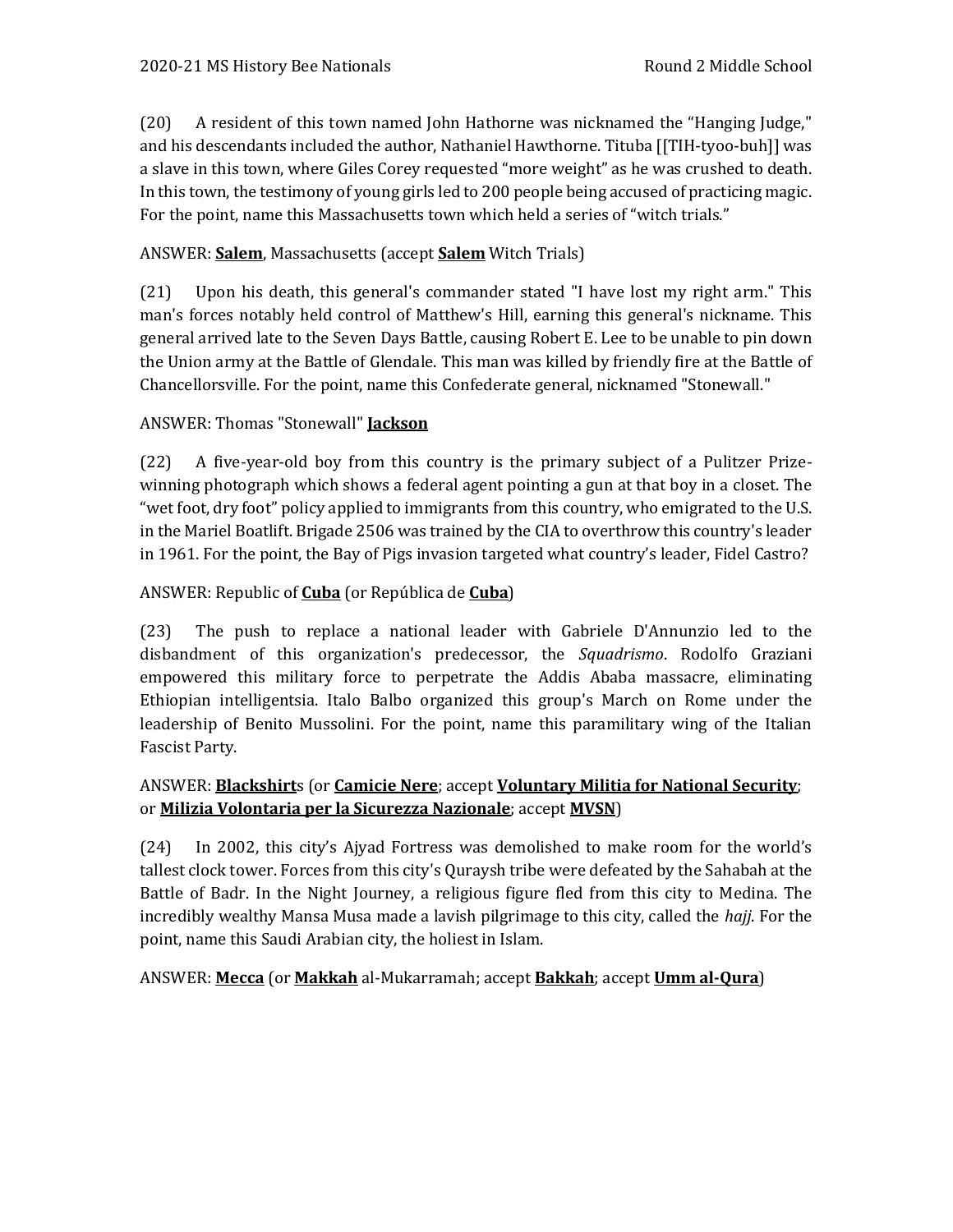(25) Due to the discovery of an alloy of this metal named guanine at Taino [[tah-ee-NOH]] sites, scholars theorized that Medieval Africans visited Hispaniola. A mine at Falun provided nearly two-thirds of Europe's need for this metal in the 1600s, funding Sweden's imperial conquests. The island of Cyprus takes its name from the Ancient Greek word for this trade good, which was extracted in mass from the Troodos Mountains. The mixture of zinc and, for the point, what metal is used to make the alloy bronze?

# ANSWER: **Copper** (accept **Cu**)

(26) One side in preparation for this operation set up traps known as "Rommel's asparagus" to deter aerial landing. In preparation for this larger operation, operations Bodyguard, Quicksilver and Fortitude were executed, in which dummy props were placed at Pas de Calais to mislead one side. This operation saw particularly fierce fighting at Omaha beach. For the point, name this Allied invasion of Normandy on June 6, 1944.

ANSWER: **D-Day** (accept **Normandy** Landings or Battle of **Normandy** before "Normandy" mentioned; accept Operation **Neptune**; accept Operation **Overlord**)

(27) This empire fought the Battle of the Maule against a Mapuche alliance. This empire's primary language was Quechua, and it utilized couriers who transmitted messages using knotted strings called qipu [[KEE-POO]]. This empire was toppled by Spanish conquistadors under Francisco Pizarro. For the point, name this South American empire based in the Andes, whose capital of Cusco was located in modern day Peru.

## ANSWER: **Inca**n Empire (accept **Tawantinsuyu**; or **Four Parts Together**)

(28) This person taught his pupil Rheticus in the town of Frombork. Thomas Kuhn claimed that this person's namesake revolution was a "paradigm shift" in science. Just before his 1543 death, this person published the book *On the Revolutions of the Celestial Spheres*, which advocated for heliocentrism. For the point, name this Polish astronomer who claimed that the Sun is at the center of the solar system.

## ANSWER: Nicolaus **Copernicus** (accept the **Copernican** Revolution; accept **Mikołaj Kopernik**; accept Niclas **Koppernigk**)

(29) This woman was kidnapped by Samuel Argall in an attempt to secure a peace treaty. Alexander Whitaker helped convert this woman, who took the name Rebecca, to the Christian faith. This woman died in the United Kingdom while on a fundraising tour with her husband, John Rolfe. For the point, name this Native American "princess," a daughter of Powhatan who allegedly saved John Smith's life.

## ANSWER: **Pocahontas** (accept **Matoaka**; accept **Amonute**; accept **R**ebecca **Rolfe** before "Rebecca" is read)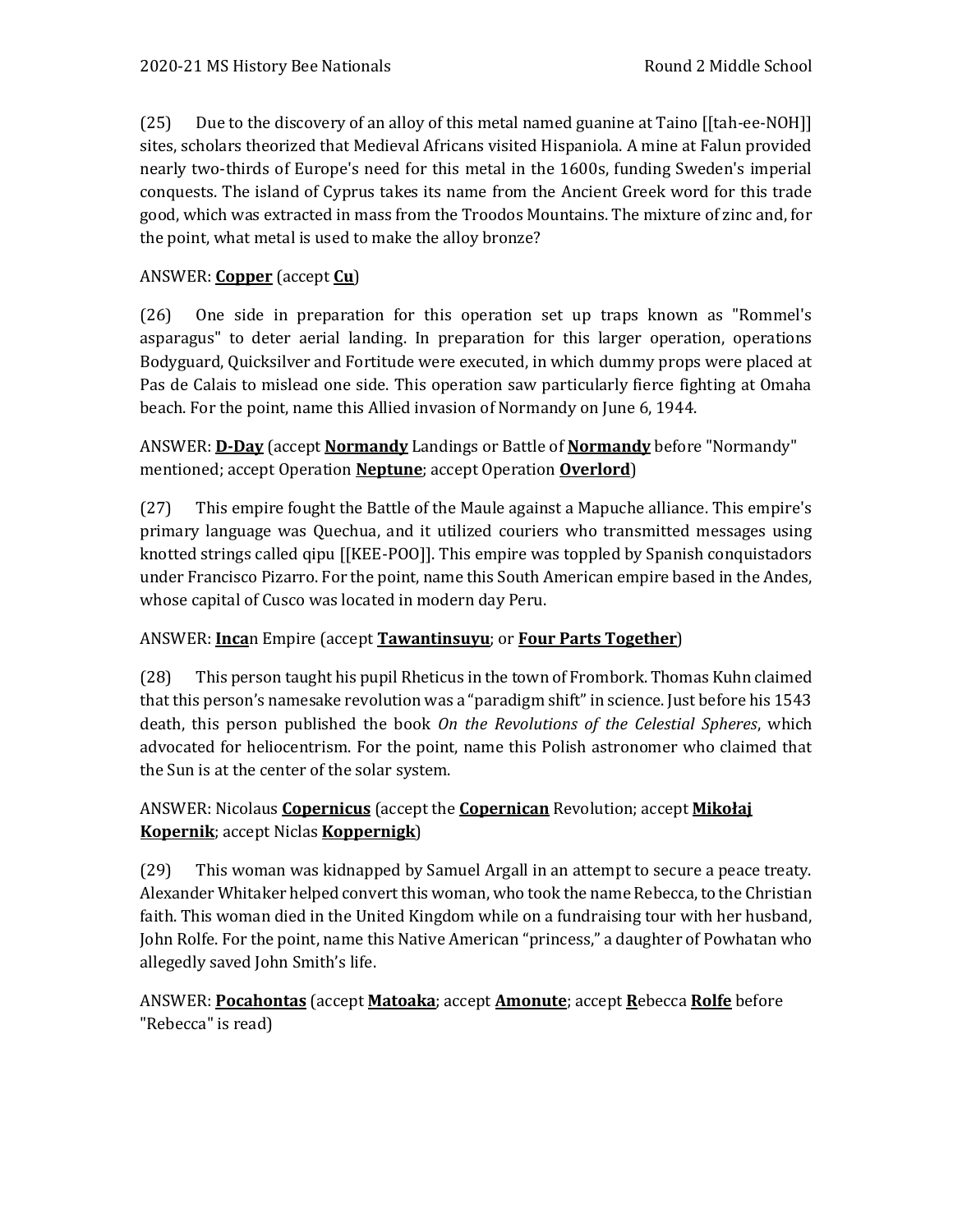(30) This leader's government brokered a peaceful end to the Rhodesian Bush War between the white supremacist regime of Ian Smith and Black rebels. Widespread strikes during a period known as the Winter of Discontent culminated in the rise of this person's administration. This European leader responded in force to the Galtieri government's invasion of the Falklands. For the point, name this first female prime minister of the U.K.

ANSWER: Margaret **Thatcher**